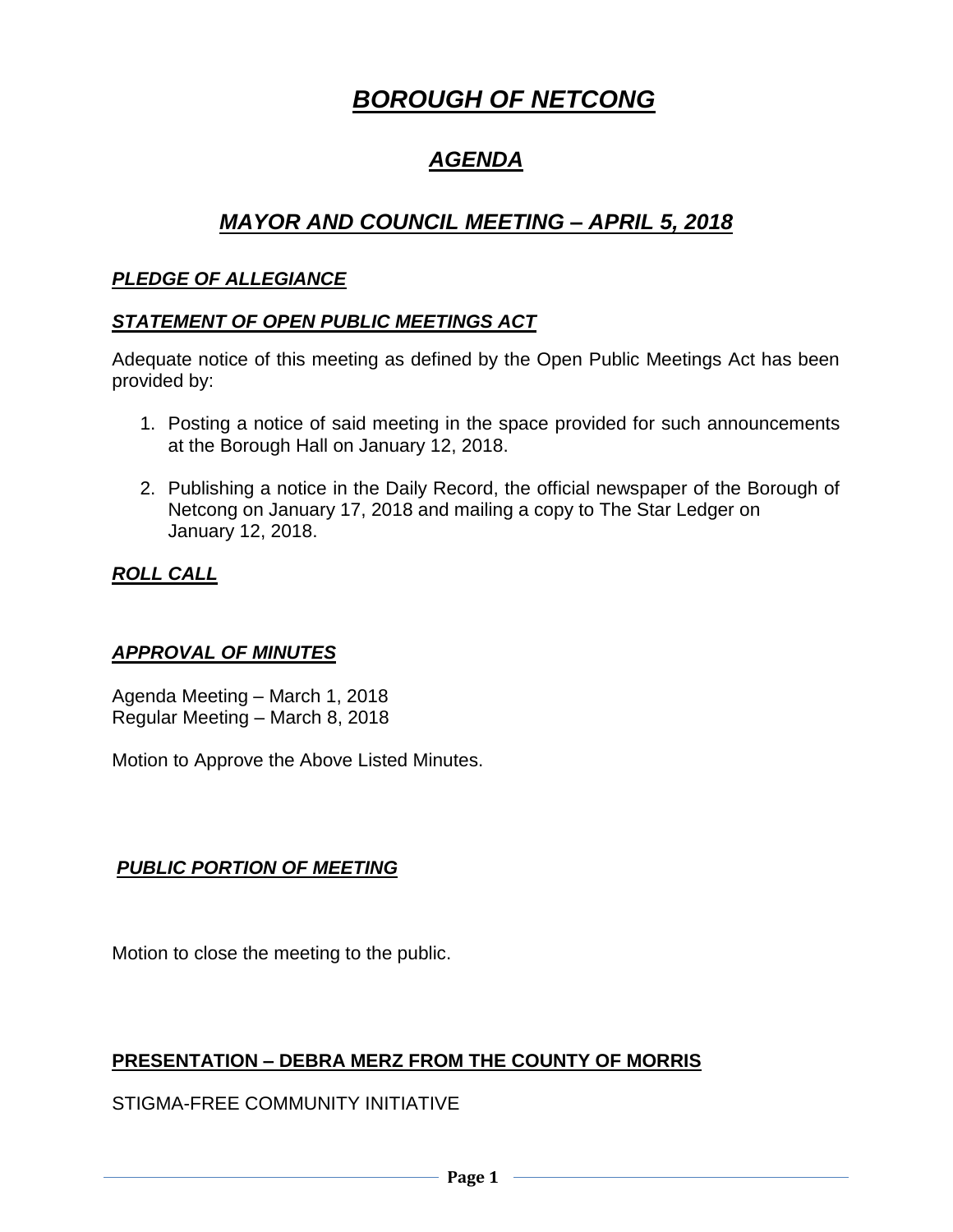## *PUBLIC HEARING ON THE SID ASSESSMENTS*

Hold\_\_\_\_\_\_\_\_\_\_\_\_ April 12 Meeting \_\_X\_\_\_\_\_ Approved\_\_\_\_\_\_\_\_\_

### *ORDINANCE ADOPTIONS*

**1. Ordinance 2018-2-** AN ORDINANCE AUTHORIZING THE POLICE CHIEF TO EXECUTE AN APPLICATION FOR A CHARITABLE SOLICITATION PERMIT FOR AMERICAN LEGION AMBULANCE CORP OF STANHOPE/NETCONG'S "COIN DROP" ON JUNE 8TH, JUNE 9TH 2018 AND ON SEPTEMBER 7TH, AND SEPTEMBER 8th, 2018 AT THE INTERSECTIONS OF ALLEN STREET AND LEDGEWOOD AVENUE AND MAIN STREET AND ROUTE 46 IN THE BOROUGH OF NETCONG, COUNTY OF MORRIS, STATE OF NEW JERSEY

Hold\_\_\_\_\_\_\_\_\_\_\_\_\_ April 12 Meeting \_\_X\_\_\_\_\_\_ Approved\_\_\_\_\_\_\_\_\_\_

**2. Ordinance 2018-3-** An Ordinance Fixing the Salaries of Certain Officers and Employees of the Borough of Netcong, in the County of Morris, State of New Jersey

Hold\_\_\_\_\_\_\_\_\_\_\_\_\_ April 12 Meeting \_\_X\_\_\_\_\_\_ Approved\_\_\_\_\_\_\_\_\_\_

**3. Ordinance 2018-4-** AN ORDINANCE TO AMEND THE REVISED GENERAL ORDINANCES OF THE BOROUGH OF NETCONG BY THE INCLUSION OF A NEW CHAPTER 56 TO BE ENTITLED "PUBLIC WORKS DEPARTMENT"

Hold April 12 Meeting X Approved

*CORRESPONDENCE*

None

### *OLD BUSINESS*

None

#### *NEW BUSINESS*